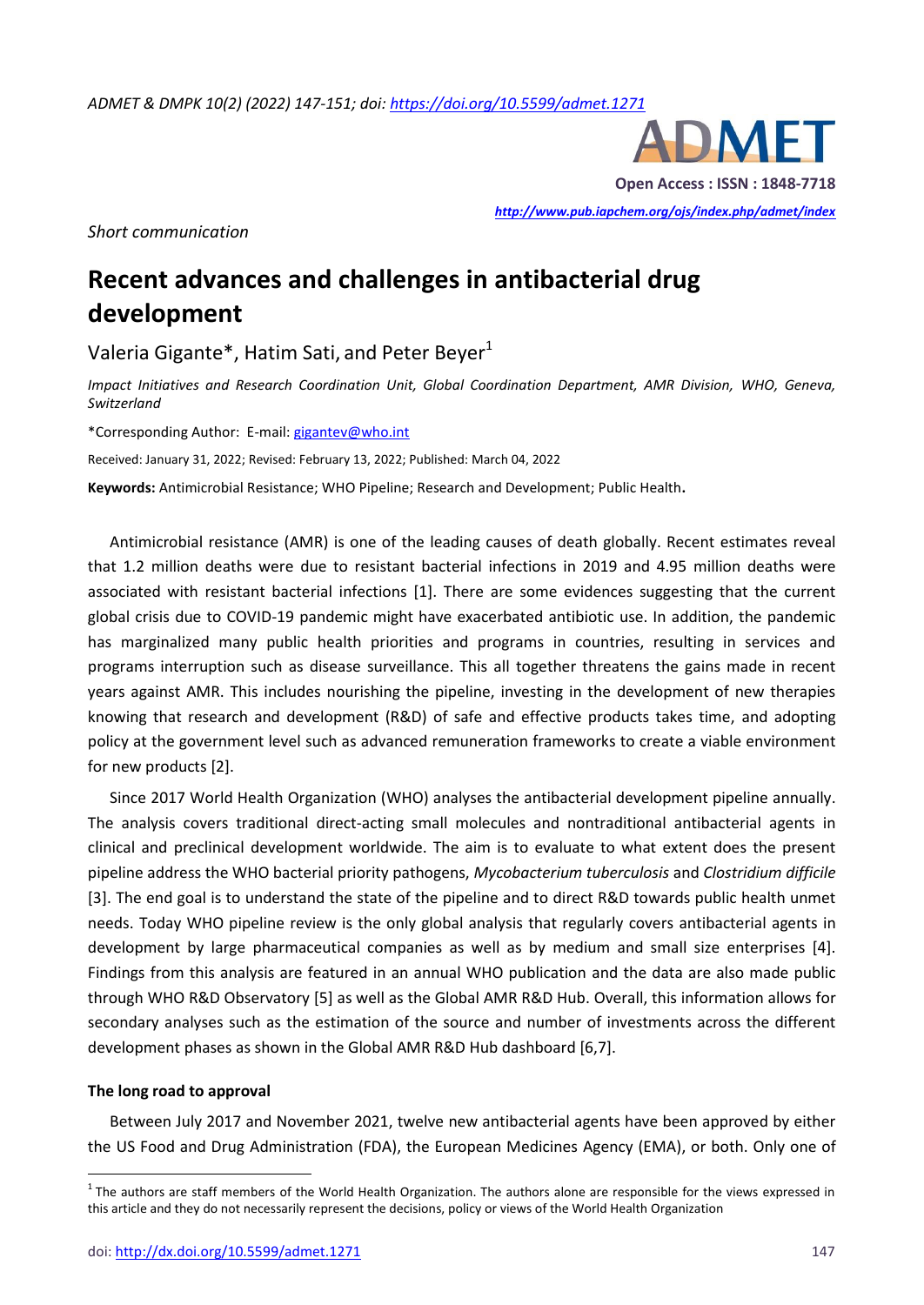these was approved in the last two years. This translates to an average duration of approximately 10.1 years for a new antimicrobial agent to advance from the discovery and preclinical stage until the market authorization [8]. Looking at the progression rate, a WHO Financial Model estimates that an antibacterial product in preclinical development has approximately a 12.5 % chance of successfully moving past the registration phase [8]. These estimations reflect the scientific complexity of developing new drug. Several factors make the development of innovative antibacterials specifically challenging. These include the limited funding, and the limited return on investment in the current volume-driven revenue models. This is exacerbated by the current epidemic that has slowed down and even halted many clinical and preclinical programmes.

However, COVID-19 could be looked at as an opportunity to push for ad-hoc regulatory pathways, sustainable public financial models, and other financial incentives that prioritize antibacterial agents as a finite public resource. This push could also include investments in new emerging technologies and nontraditional approaches such as synthetic mRNAs/antimicrobial peptides (AMPs) and phage therapies.

## **Surviving the market and proving the value**

Evaluating how the newly approved products address global public health priorities, only one agent, cefiderocol, is said to be active against all three "critical" Gram-negative bacteria. Almost 50 % of the newly approved agents (n = 5) target one priority pathogen in the critical category, carbapenem-resistant *Enterobacterales* (CRE). This leaves two critical targets; carbapenem-resistant *Acinetobacter baumannii* (CRAB) and carbapenem-resistant *Pseudomonas aeruginosa* (CRPA), largely unaddressed at present.

With some exceptions, all newly approved agents present limited clinical benefit over existing treatment. Over 80 % of the newly approved antibacterials belong to existing classes (mostly ß- lactamases) where resistance mechanisms are well established, and the development of resistance is expected.

The evident challenge to design new antibacterial classes calls for prudent use of the existing agents to ensure their longevity. In fact, the majority (7 out of 12) of the newly approved antibiotics are classified as "Reserve" according to the most recent WHO AWaRe classification, while three are in the "Watch" group [9,10]. One agent, contezolid has not been classified at the time of this publication, but like other oxazolidinones, is expected to be included in the "reserve" group in the next iteration of the AWaRe classification [10]. This also indicates that most new agents presently in development, when approved, will likely be in the reserve group of antibiotics to be used only when other treatment lines have failed.

This need to preserve new agents is another challenge to antibacterial development that could further limit investments. It also highlights the need for universal decoupled public financial model(s) through existing push or new pull mechanisms for antibacterial drug development. However, to justify public funding, antimicrobial programs need to demonstrate potential clinical utility of candidates and ideally novelty, by moving away from the development of worn derivatives with limited potential for clinical differentiation.

# **Innovation in traditional antibacterial agents**

Traditional antibacterial agents are defined as small-molecule agents that directly target bacteria to either halt their growth (bacteriostatic effect) or to kill them (bactericidal effect) [11]*.* The current clinical antibacterial pipeline counts approximately 78 antibacterial agents containing either new therapeutic entity or combinations of existing molecules with at least one new therapeutic entity. Among the 78 products, 45 are traditional antibacterial agents and 33 are nontraditional agents. Of the 45 traditional antibiotics, 27 (60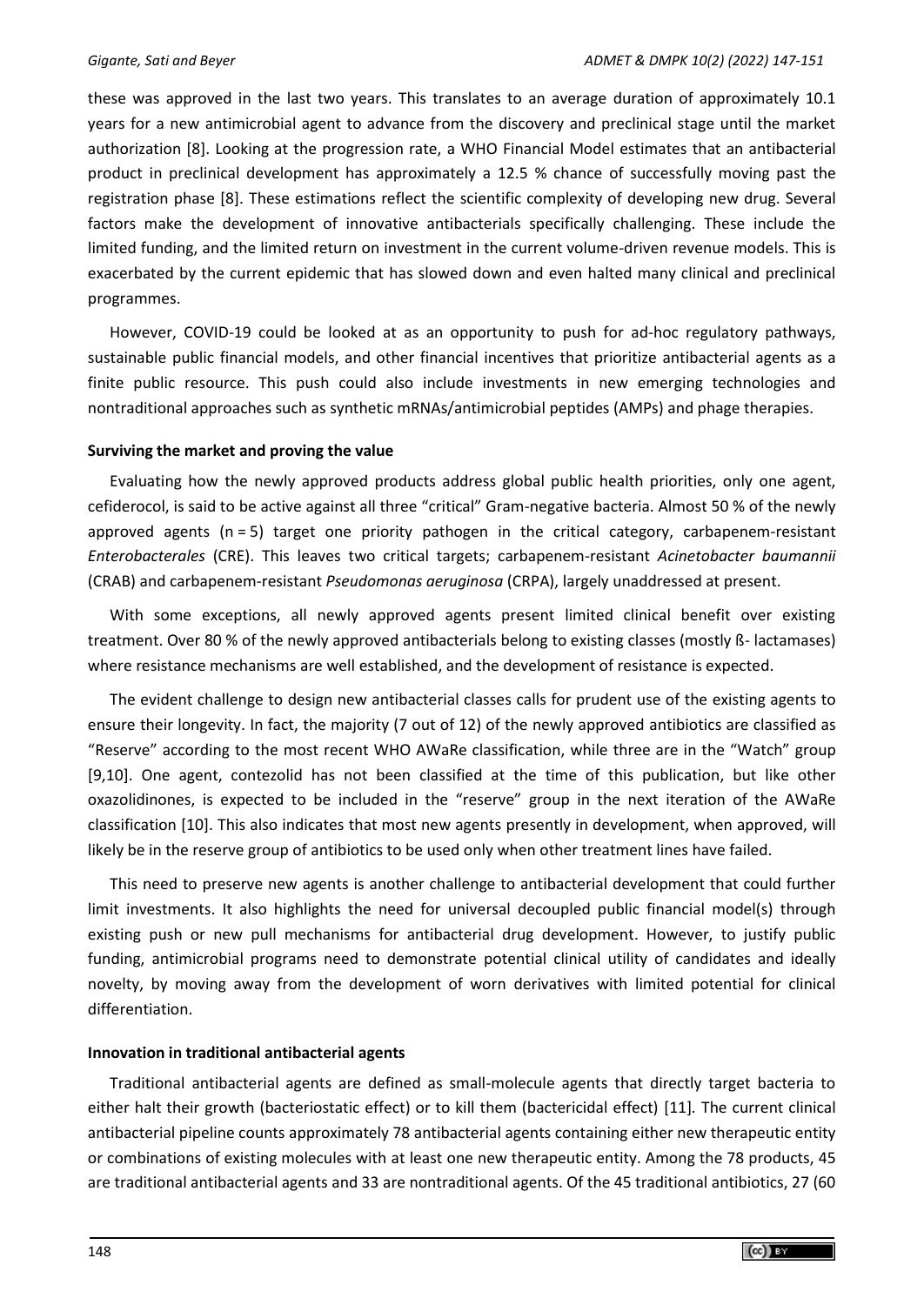%) are reported to be active against the WHO bacterial priority pathogens, 13 (31.1 %) against *Mycobacterium tuberculosis* (TB) and five (11.1 %) against *Clostridium difficile* [5].

Innovation is a key aspect evaluated when reviewing antibacterial agents in clinical development. There is a lack of consensus on what qualifies as innovative antibacterial agent. WHO looks for evidence of innovation in: the proposed class; the mechanism of action; the molecular target; and the absence of crossresistance. [5].

Considering the chemical class and the molecular target, among the 27 agents identified against the WHO critical priority pathogens, most of the antimicrobial agents in the clinical pipeline are derivatives of existing classes and β-lactams-β-lactamase inhibitors (BLIs) accounts for over 40 % (12/27) of these agents. Most of these combinations are active against Class A, and C and some are active against class D enzymes. Very few are reported to target Class B enzymes (MBLs). Both *Pseudomonas aeruginosa* and, to a certain extent, *Acinetobacter baumannii,* have developed resistance mechanisms beyond the production of βlactamases, including decreased permeability of the outer membrane and upregulation of efflux pumps and modified penicillin-binding protein (PBP). This may explain the copious β-lactams-BLIs combinations approach found in the pipeline, which attempts to overcome these resistance mechanisms challenges.

However, this approach also reflects a lack of innovation in terms of new chemical classes and may result in many "me too" agents with limited potential for clinical differentiation. In fact, examining all the 27 traditional agents under development against WHO bacterial priority pathogens, only a few compounds in clinical development satisfy at least one of the innovation criteria described and address at the same time critical Gram-negative bacteria (CRAB, CRPA or CRE).

The anti-TB clinical antibacterial pipeline, on the other hand, looks more innovative, with seven (53 %) agents showing new chemical structures.

It is important to point out here that for any given agent in development, meeting one or more of the innovation criteria described must be interpreted in the context of clinical and public health unmet needs.

#### **Nontraditional agents, new approaches, same developmental pathway**

"Nontraditional antimicrobials" refers to therapies that are not small molecules and/or aim at a nontraditional target and include a broad range of agents [12]. Since 2019, the WHO antibacterial pipeline analysis has examined these new strategies as complementary and synergistic, or even future alternative to traditional antibacterial agents (i.e., small molecules) [13].

Among the 78 products identified in the clinical pipeline, 34 are nontraditional agents in a different stage of development: two are in the Marketing, Authorization, Application/New Drug Application (MAA/NDA) stage, five products in Phase 3, eleven in Phase 2, and five in Phase 1/2.

Nontraditional agents encompass different categories from phage-based therapies to monoclonal antibodies, antimicrobial peptides and antibacterial enhancers. Due to the wide range of approaches pursued in the nontraditional pipeline, these agents hold a great potential to curb AMR.

Although very distinct from each other in their nature, for the most part, traditional and nontraditional agents should be considered comparable when it comes to the need to adhere to predictable regulatory requirements for their development and potentially their approvals [14].

During the WHO Technical Advisory Group meeting on antibacterial research and development held on 29 and 30 November 2021, the scope of the nontraditional section was discussed, and it was decided that bacteriophage treatments will be included in the WHO pipeline analysis only if they were associated to a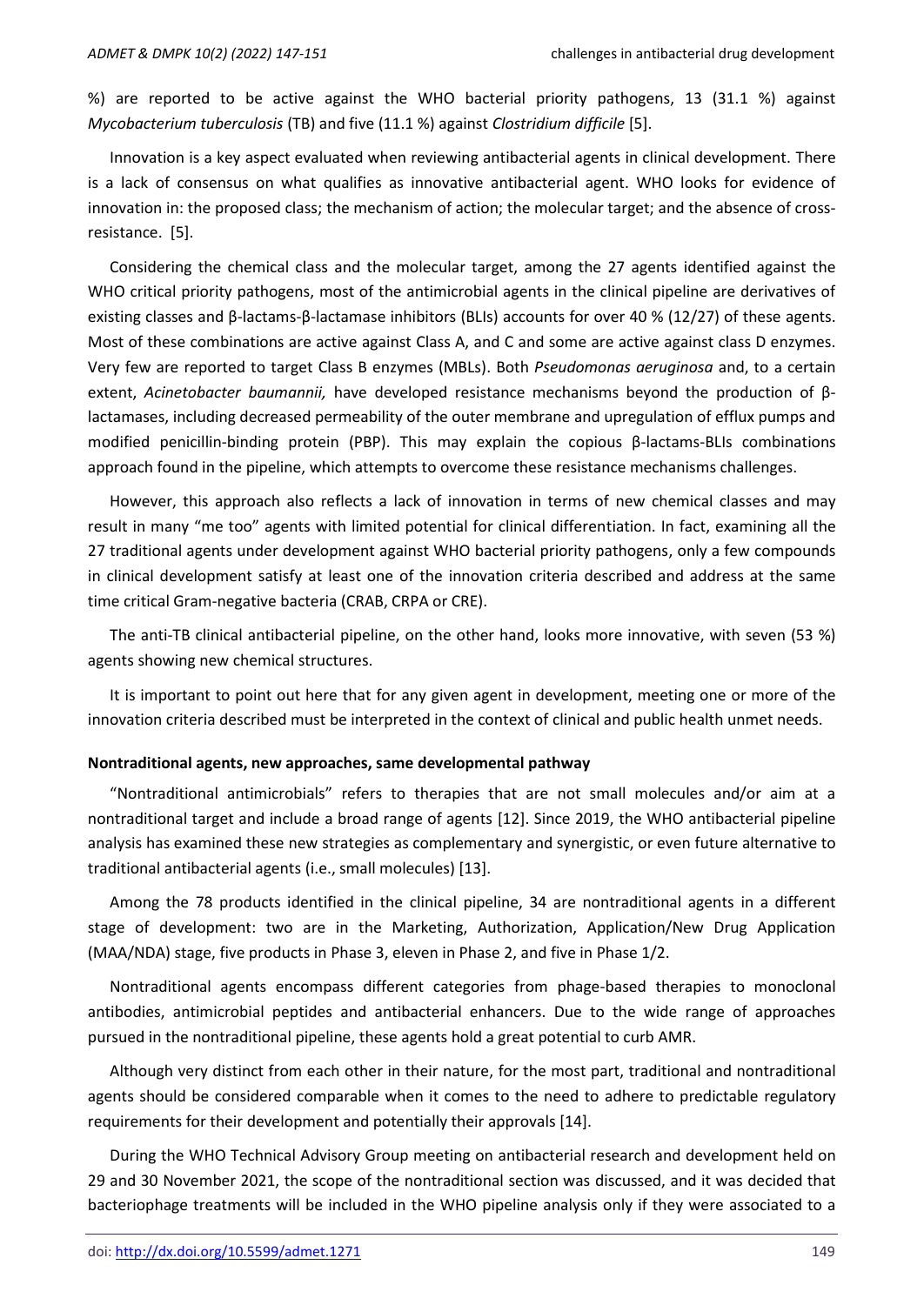randomized controlled clinical trial while expanded access/compassionate use bacteriophage programs won't be listed in the pipeline analysis. In addition, agents against biothreat pathogens will likely be considered in the 2023 update of the WHO antibacterial pipeline analysis and will also be evaluated in the context of the next update of the WHO Bacterial Priority Pathogen List (BPPL).

In conclusion, in the present scenario where traditional products have a limited lifespan before resistance emerges, non-conventional approaches offer opportunities to preserve new and old traditional agents, and to tackle AMR from different angles.

## **Preclinical, traveling the valley of death**

In the preclinical phase, there is a high turnover with almost one out of three developers lost every year. Half of the products in preclinical development target a single species, with 56 % targeting *Staphylococcus aureus, Pseudomonas aeruginosa and Mycobacterium tuberculosis.* This trend, which is also observed in the nontraditional space, requires availability of diagnostics at the point of care for optimal use, often unavailable outside of specialized healthcare facilities and poses a challenge in low-resource settings.

Overall, our analyses of the preclinical pipeline indicate a volatile landscape, with longer timeframes and challenging milestones to meet before potentially hitting the market. Thus, public, and private incentives, including new funding models becomes crucial in this space to continuously feed the clinical development with promising, safe, effective, on target and innovative new compounds [5,12].

## **Final thoughts**

The findings from 2021 WHO antibacterial pipeline analysis confirm that R&D is driven by private pharmaceutical companies, but the progress made since last year are extremely modest with only one product obtaining marketing authorization in China, one new product entering Phase 3 and five products entering Phase 1 and 7 products terminating their development. Smaller biotechs are facing major challenges, and the number of overall programs are still largely insufficient to properly address the burden of AMR.

Antibacterial agents in clinical development do not conclusively address the problem of extensive or pandrug-resistant Gram-negative bacteria. Novel antibiotics targeting the critical WHO priority pathogens, are still lacking, in particular, carbapenem-resistant *A. baumannii* and *P. aeruginosa*. The pipeline also lacks oral antibiotic treatment options for extended spectrum β-lactamases (ESBLs) and CRE, which could allow for treatments outside the hospital-setting, and shorter treatment duration. In addition, optimized pediatric formulations of existing antibiotics are also needed, and there are barely any active pediatric development programs.

Overall, the recently approved antibacterial agents combined with the late-stage traditional agents under development are insufficient to address the enormous threat posed by AMR. More novel compounds that address unmet clinical needs are needed. These compounds must elude known mechanisms of drug resistance, and fit into modern reimbursement mechanisms.

Global public health efforts continue to focus on the relentless COVID-19 pandemic; resources are further diverted from other public health priorities, including AMR. This has also impacted clinical and preclinical developments, which have been substantially halted by the COVID-19 outbreak, with most programmes incurring considerable costs and delays likely for years to come.

A global response is needed to regain the time lost in the race against the silent AMR pandemic lurking in the shadows, waiting for its turn.